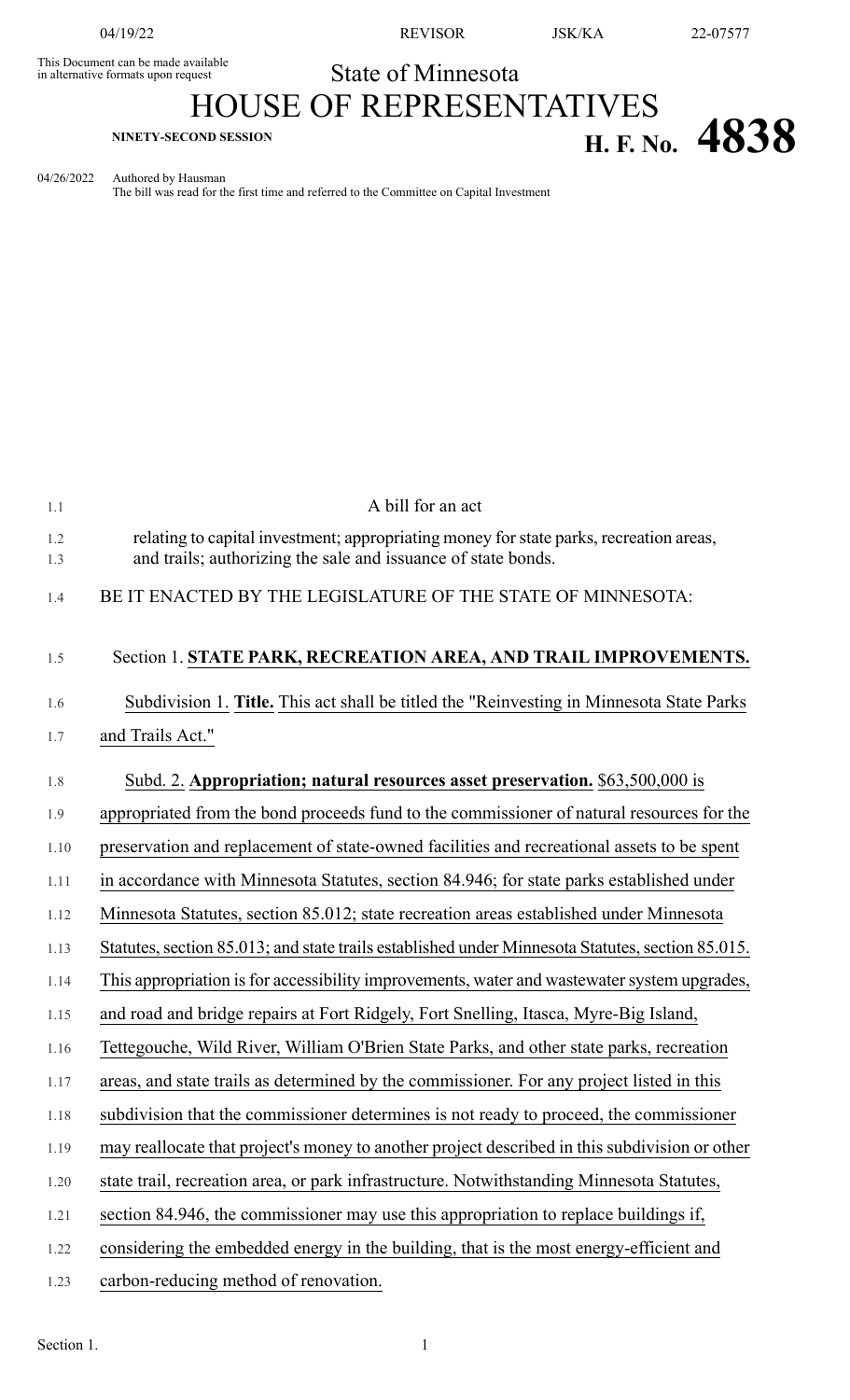| 2.1     | Subd. 3. Appropriation; state park campground renovations. \$16,000,000 is                       |
|---------|--------------------------------------------------------------------------------------------------|
| 2.2     | appropriated from the bond proceeds fund to the commissioner of natural resources to             |
| 2.3     | renovate state park campgrounds statewide. This appropriation may be used for the following      |
| 2.4     | types of projects: replace and upgrade shower and toilet buildings to address Americans          |
| $2.5$   | with Disabilities Act, code, and safety issues; upgrade substandard electrical service, water,   |
| 2.6     | and wastewater utilities; upgrade sidewalks and parking to meet accessibility code; redesign     |
| 2.7     | campground layouts to comply with current storm water management best practices and              |
| $2.8\,$ | regulations; repave campground roads; lengthen campground spurs to accommodate modern            |
| 2.9     | vehicles while still ensuring adequate screening between sites; and update building lighting     |
| 2.10    | and heating systems with low energy technologies. This appropriation is for campground           |
| 2.11    | renovations at Beaver Creek Valley, Frontenac, Itasca, Old Mill, and Sibley State Parks.         |
| 2.12    | Amounts remaining after completion of those projects may be applied to projects at other         |
| 2.13    | state park campgrounds. For any project listed in this subdivision that the commissioner         |
| 2.14    | determines is not ready to proceed, the commissioner may reallocate that project's money         |
| 2.15    | to another project described in this subdivision or other state park campground infrastructure.  |
| 2.16    | Subd. 4. Appropriation; Lake Vermilion-Soudan Underground Mine State                             |
| 2.17    | Park. \$12,000,000 is appropriated from the bond proceeds fund to the commissioner of            |
| 2.18    | natural resources for development of Lake Vermilion-Soudan Underground Mine State                |
| 2.19    | Park, including the design and construction of a visitor center, camping facilities, trails, and |
| 2.20    | rehabilitation of a fire tower and related infrastructure.                                       |
| 2.21    | Subd. 5. Appropriation; state trail maintenance. \$4,800,000 is appropriated from the            |
| 2.22    | bond proceeds fund to the commissioner of natural resources to renovate paved state trails       |
| 2.23    | established under Minnesota Statutes, section 85.015, according to the commissioner's            |
| 2.24    | priorities and as provided in Minnesota Statutes, section 84.946. This appropriation is for      |
| 2.25    | trail repair projects on the Glacial Lakes, Paul Bunyan, and Munger State Trails. Amounts        |
| 2.26    | remaining after completion of those projects may be applied to other paved state trail projects. |
| 2.27    | For any project listed in this subdivision that the commissioner determines is not ready to      |
| 2.28    | proceed, the commissioner may reallocate that project's money to another state trail project     |
| 2.29    | described in this subdivision or other state trail infrastructure.                               |
| 2.30    | Subd. 6. Appropriation; state park and trail land acquisition. \$4,000,000 is                    |
| 2.31    | appropriated from the bond proceeds fund to the commissioner of natural resources to             |
| 2.32    | acquire and preserve critical parcels from willing sellers of private lands within the statutory |
| 2.33    | boundaries of state parks established under Minnesota Statutes, section 85.012, and to           |
| 2.34    | acquire land for state trails authorized under Minnesota Statutes, section 85.015.               |